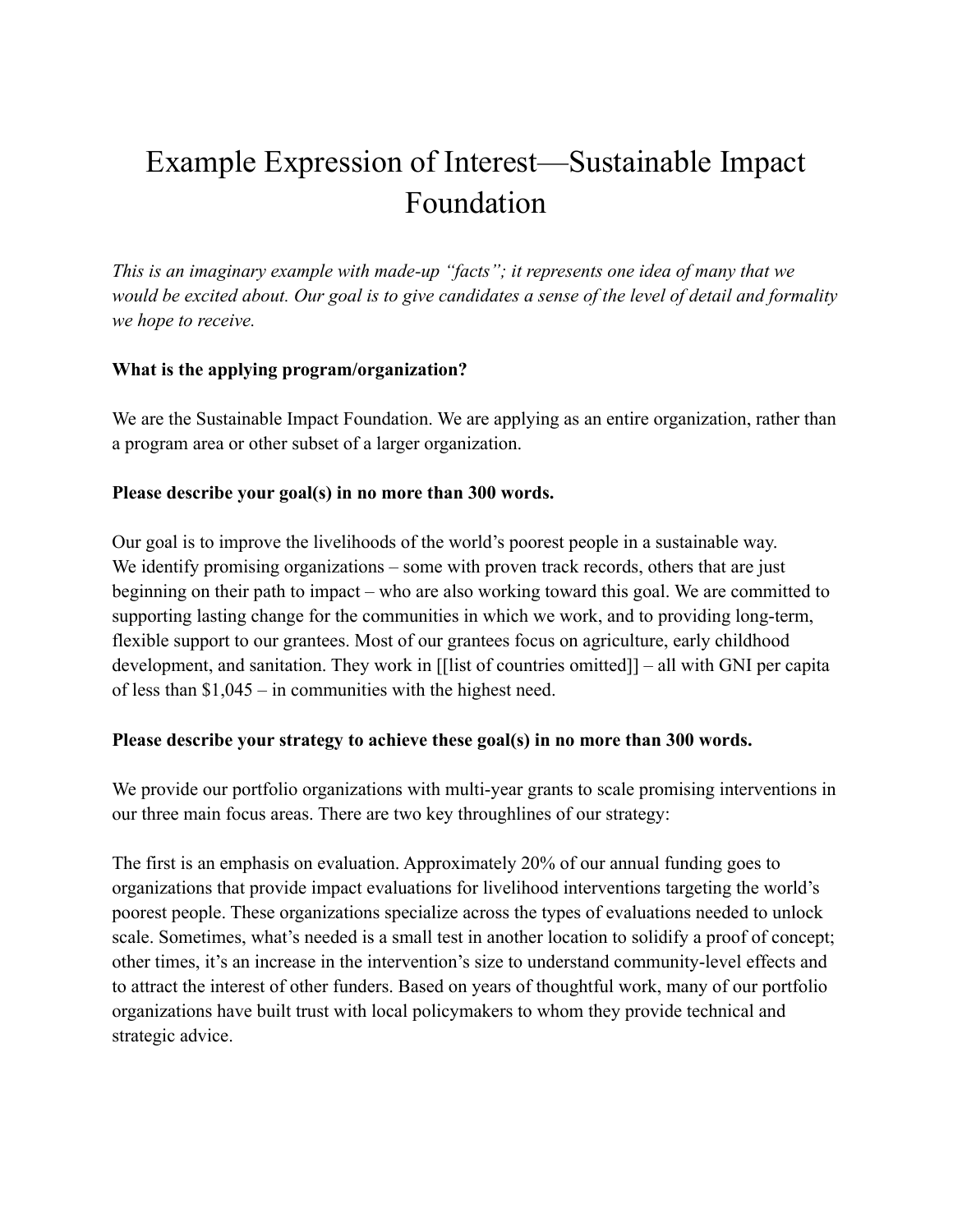The second is an emphasis on cultivating excellent leadership. Whether we are helping a new organization establish itself and its reputation or a proven organization reach a new level of scale, we have found that the most important determinant of success is the organization's leadership team. For this reason, we host a yearlong fellowship program for grantee leaders aimed at developing their expertise.

You can read more about our strategy on our website, including several publicly-available papers published by our grantees, here: [[link omitted]]. We translate our work into [[languages omitted]], making them more accessible to policymakers and researchers.

## **Please describe the biggest accomplishments which your grants have enabled in the last five years in no more than 300 words.**

It is difficult to choose one example, given the breadth of our work and the variety of ways we measure success. That said, we are particularly proud of our support for ABC in [[country omitted]] which focuses on increasing the use of local language instruction. We're excited about this because of the evidence base on how local language instruction substantially increases functional literacy rates.

We have funded ABC for over five years, including through their recent expansion from one to four countries. In collaboration with researchers at [[organization name omitted]], ABC develops detailed literacy and numeracy lesson plans in the relevant local language for primary-school teachers. In 2021, ABC provided a five-day training course and reusable, physical teaching materials to over 1,000 teachers. Please see this document for a detailed summary of the communities they operate in: [[link omitted]].

ABC has already seen promising initial results on reading among students with fewer than five years of schooling. In collaboration with another organization in our portfolio, [[name omitted]], ABC has created an ambitious monitoring program that will allow them to measure a wide range of student outcomes as far as ten years into the future. You can read more about that collaboration and the first set of results here: [[link omitted]]. ABC is now considering expanding its remit to tackle a number of other issues intimately tied to learning outcomes, including access to schooling, school-related violence, and early childhood nutrition.

## **What was your annual grantmaking budget between January 1, 2019 and December 31, 2021?**

Over the three-year period listed, we supported [[number omitted]] of organizations with \$45 million in total funding. Here is an approximate breakdown by calendar year:

 $\bullet$  \$18 million in 2019